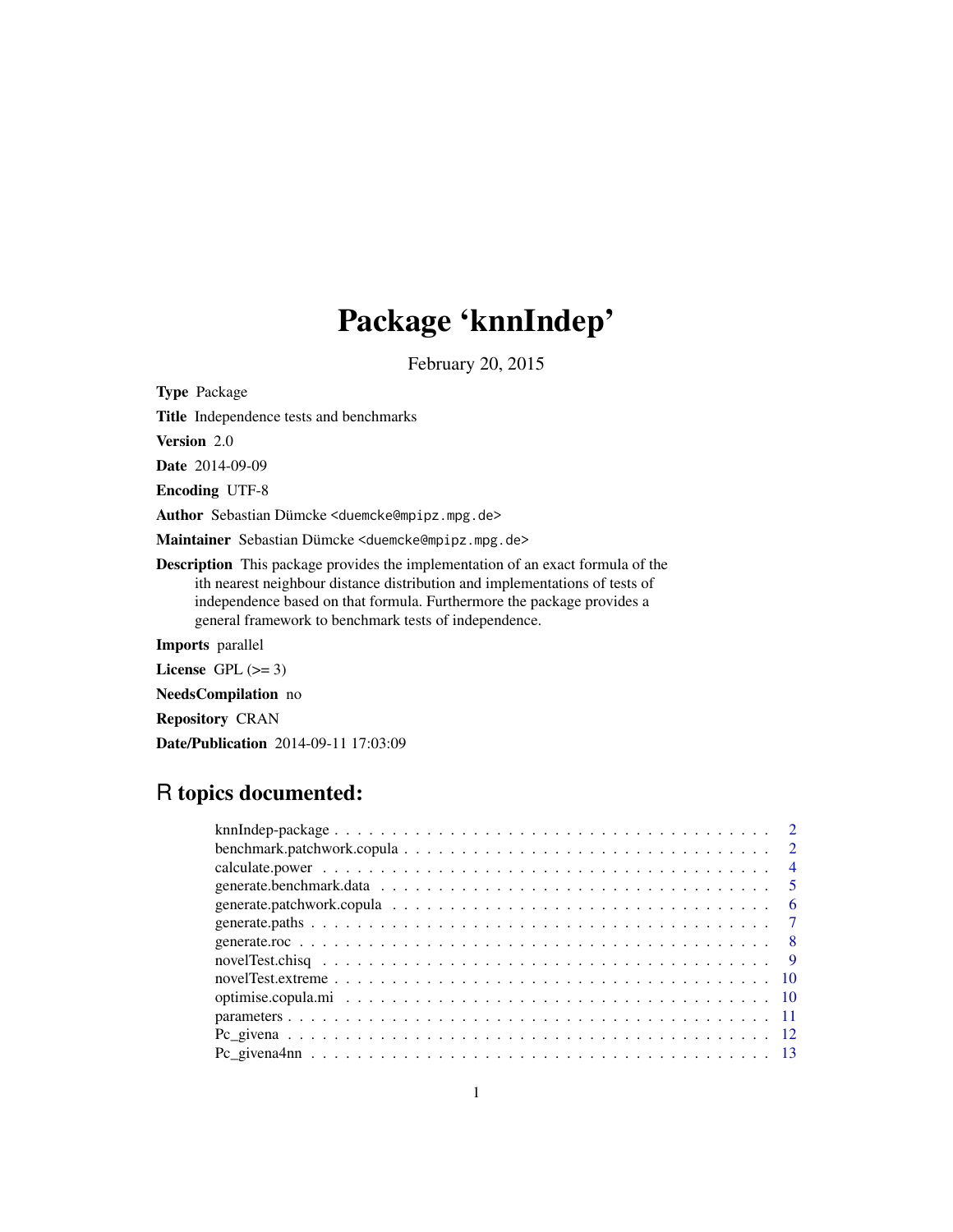<span id="page-1-0"></span>

| Index |  |  |  |  |  |  |  |  |  |  |  |  |  |  |  |  |  |  |  |  |  |  |
|-------|--|--|--|--|--|--|--|--|--|--|--|--|--|--|--|--|--|--|--|--|--|--|
|       |  |  |  |  |  |  |  |  |  |  |  |  |  |  |  |  |  |  |  |  |  |  |
|       |  |  |  |  |  |  |  |  |  |  |  |  |  |  |  |  |  |  |  |  |  |  |
|       |  |  |  |  |  |  |  |  |  |  |  |  |  |  |  |  |  |  |  |  |  |  |
|       |  |  |  |  |  |  |  |  |  |  |  |  |  |  |  |  |  |  |  |  |  |  |
|       |  |  |  |  |  |  |  |  |  |  |  |  |  |  |  |  |  |  |  |  |  |  |
|       |  |  |  |  |  |  |  |  |  |  |  |  |  |  |  |  |  |  |  |  |  |  |
|       |  |  |  |  |  |  |  |  |  |  |  |  |  |  |  |  |  |  |  |  |  |  |

knnIndep-package *A package giving the formulas of an exact distribution of ith nearest neighbours and two associated tests for independence*

#### Description

This package provides the formulas to calculate the probability of observing the ith nearest neighbour given the (i-1)th nearest neighbour. Additionally this formulas is used in independence testing and this package provides implementations for two tests of independence [novelTest.chisq](#page-8-1) and [novelTest.extreme](#page-9-1).

This package also provides a mean to benchmark test for independence on many different type of functional dependences and a new type of non-functional dependence.

#### Details

| Package: | knnIndep      |
|----------|---------------|
| Type:    | Package       |
| Version: | 1.0           |
| Date:    | 2014-03-06    |
| License: | $GPL \ge 3.0$ |

For benchmarking purposes refer to [run.tests](#page-18-1) and [generate.benchmark.data](#page-4-1). The formula is given by [P\\_ceq,](#page-14-1)[P\\_cge\\_ale](#page-16-1) and [Pc\\_givena](#page-11-1). The two tests of independence are [novelTest.chisq](#page-8-1) and [novelTest.extreme](#page-9-1).

#### Author(s)

Sebastian Dümcke <duemcke@mpipz.mpg.de>

The author is also the maintainer.

benchmark.patchwork.copula

*Benchmark function for a new type of non-functional dependence*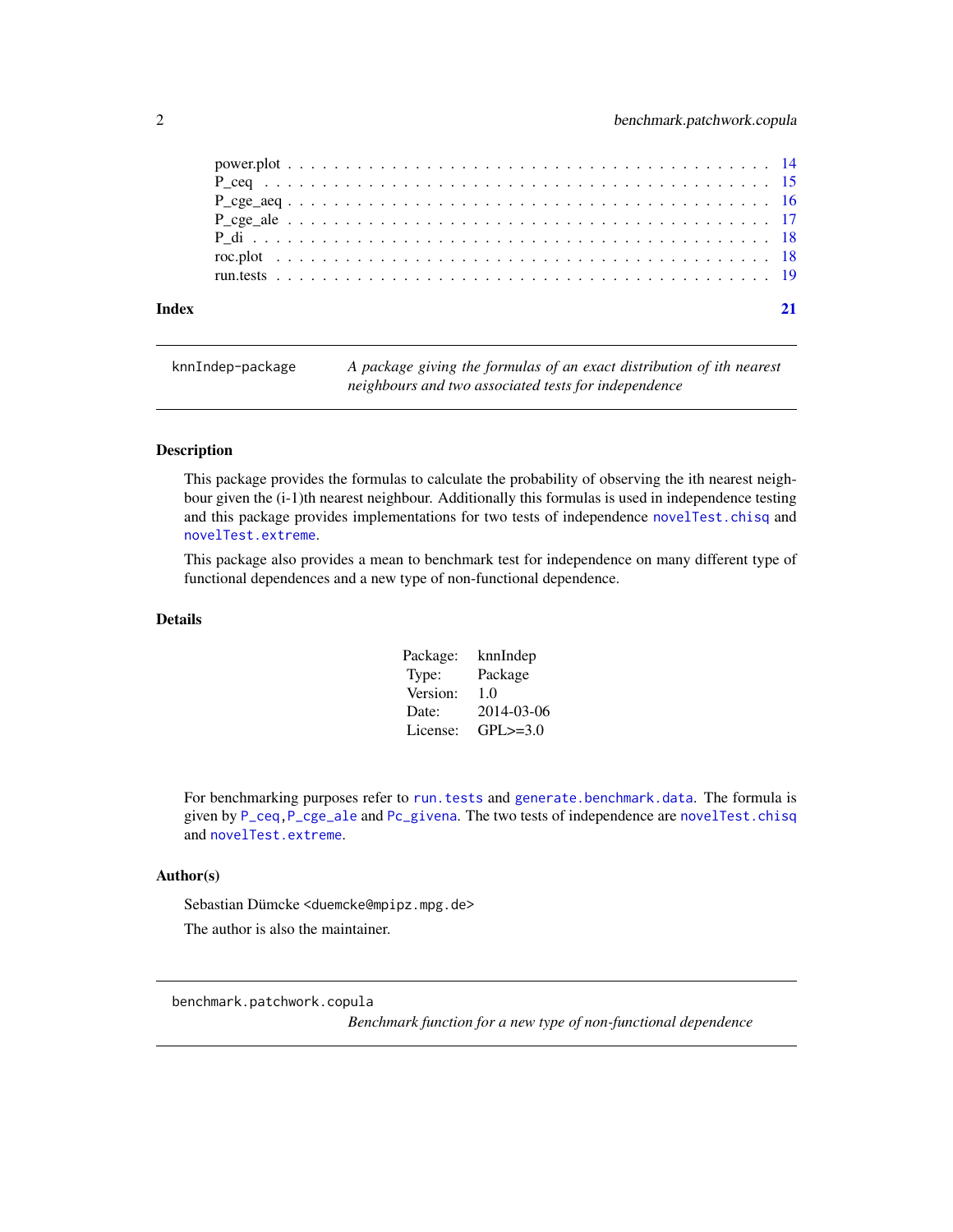<span id="page-2-0"></span>This function is used to benchmark test for independence on a new type of non-function dependence called patchwork copula

# Usage

```
benchmark.patchwork.copula(fun, args, cvals, n = 320, nsim = 500, bins = 20)
```
# Arguments

| fun   | function or character naming a function. A function should have two vectors of<br>coordinates as first two arguments                           |
|-------|------------------------------------------------------------------------------------------------------------------------------------------------|
| args  | list of additional arguments to the functions fun. If a function does not need any<br>arguments use an empty list.                             |
| cvals | target mutual information values vector of concentration factors, these represent<br>mutual information values (see generate.patchwork.copula) |
| n     | numeric, size of the data sets to generate (default 320 points)                                                                                |
| nsim  | numeric, how many replicate simulations to run under the null model and H1,<br>default 500                                                     |
| bins  | decimal, number of bins of the bins*bins grid, (see generate. patchwork. copula)                                                               |

# Value

This function returns a list data structure that can be further processed with the functions of this package, [calculate.power,](#page-3-1)[generate.roc](#page-7-1)

#### Author(s)

Sebastian Dümcke <duemcke@mpipz.mpg.de>

# See Also

[calculate.power](#page-3-1)[,generate.roc](#page-7-1)

```
mycor = function(...) cor(...)^2copula.vals = benchmark.patchwork.copula(mycor,list(),c(.3,1,10))
drop(calculate.power(copula.vals,.95))
roc.plot(generate.roc(copula.vals))
```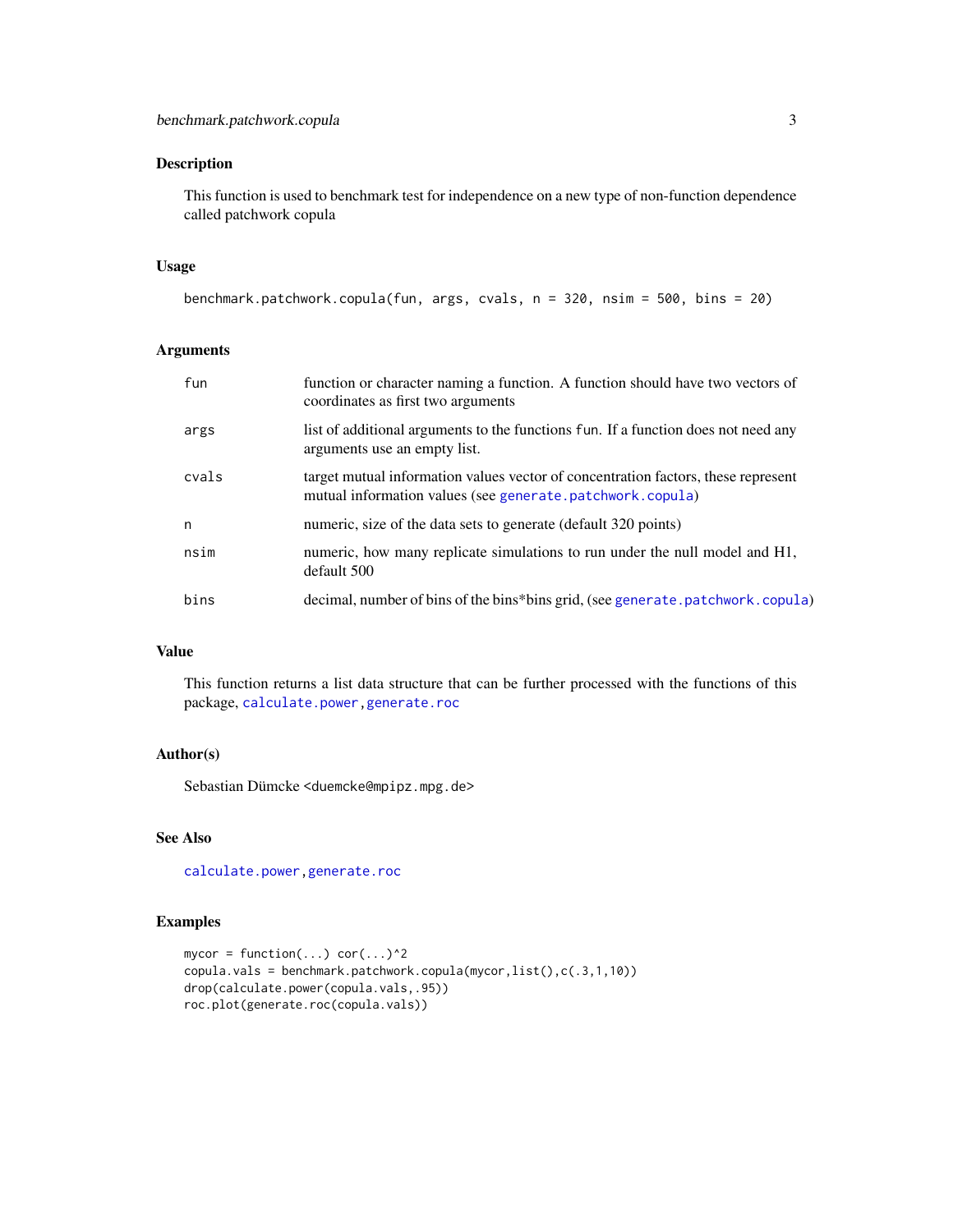<span id="page-3-1"></span><span id="page-3-0"></span>Function to calculate power at a given significance level. Uses the data structure returned by [run.tests](#page-18-1)

#### Usage

```
calculate.power(vals, alpha = 0.95, comp = '>')
```
#### Arguments

| vals  | list, values as returned by run. tests                                      |
|-------|-----------------------------------------------------------------------------|
| alpha | significance level at which to return power                                 |
| comp  | comparison function, for alpha $\lt$ .5, it should probably be set to $\lt$ |

#### Details

power is calculated as the fraction of tests that are higher or lower than (according to comp) than the significance level. The significance level is fixed on data generated under the null hypothesis.

#### Value

returns the power for applicable data from the structure vals, usually for each test it returns the power for all types of dependence and all noise levels.

#### Author(s)

Sebastian Dümcke <duemcke@mpipz.mpg.de>

# See Also

[run.tests](#page-18-1)

```
mycor = function(...) cor(...)^2vals = run.tests(mycor,list(),1:2,cbind(c(.3,.4,6),c(.3,.5,4)),100)
drop(calculate.power(vals))
```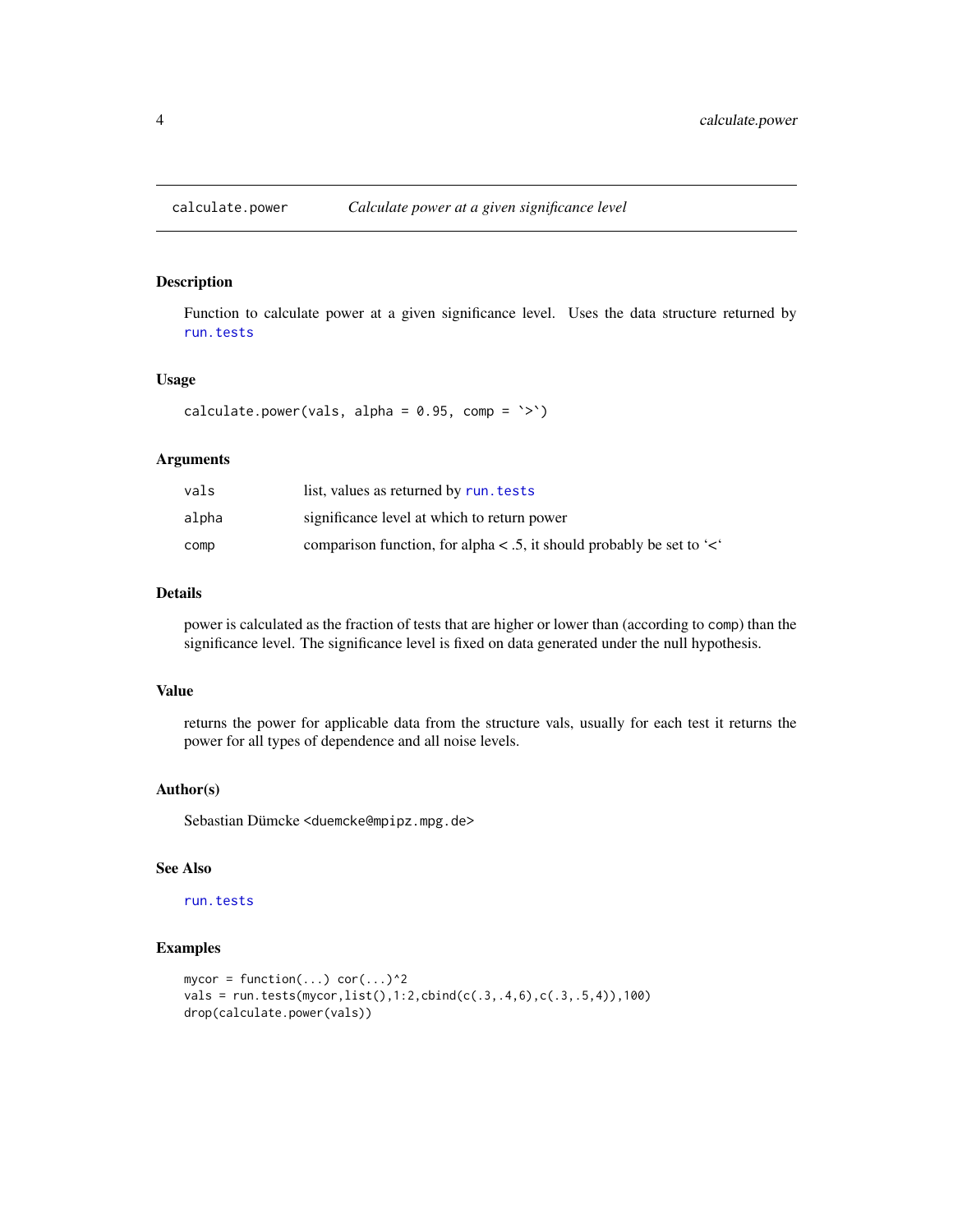<span id="page-4-1"></span><span id="page-4-0"></span>generate.benchmark.data

*Generating functional dependencies*

# Description

Generate functional dependencies for benchmarking tests of independence. This function can generate 8 types of functional dependence: linear, quadratic, cubic, two sine functions,  $x^{\wedge}(1/4)$ , step function and a circular dependence.

# Usage

```
generate.benchmark.data(typ, noises, n, project = FALSE, windx = 1, windy = 1)
```
# Arguments

| typ     | decimal, which type of dependence to generate. 1: linear 2: quadratic 3: cubic<br>4: sine period pi/4 5: sine period pi/16 6: $x^{\wedge}(1/4)$ 7: circle 8: step function |
|---------|----------------------------------------------------------------------------------------------------------------------------------------------------------------------------|
| noises  | vector of noise values to apply to the generated dependence. The noise is nor-<br>mally distributed.                                                                       |
| n       | decimal, size of sample to return.                                                                                                                                         |
| project | boolean (default FALSE), wether to project the generated dependence onto a<br>torus                                                                                        |
| windx   | decimal, how many times the dependence should wind around the torus in x-<br>direction. Only used if project is TRUE                                                       |
| windy   | decimal, how many times the dependence should wind around the torus in y-<br>direction. Only used if project is TRUE                                                       |

# Value

list with two elements

| matrix of x-coordinates, each column corresponds to a noise level from noises |
|-------------------------------------------------------------------------------|
| matrix of y-coordinates, each column corresponds to a noise level from noises |

# Author(s)

Sebastian Dümcke <duemcke@mpipz.mpg.de>

# See Also

[generate.patchwork.copula](#page-5-1) for generating non-functional dependence and [run.tests](#page-18-1) for benchmarking tests of independence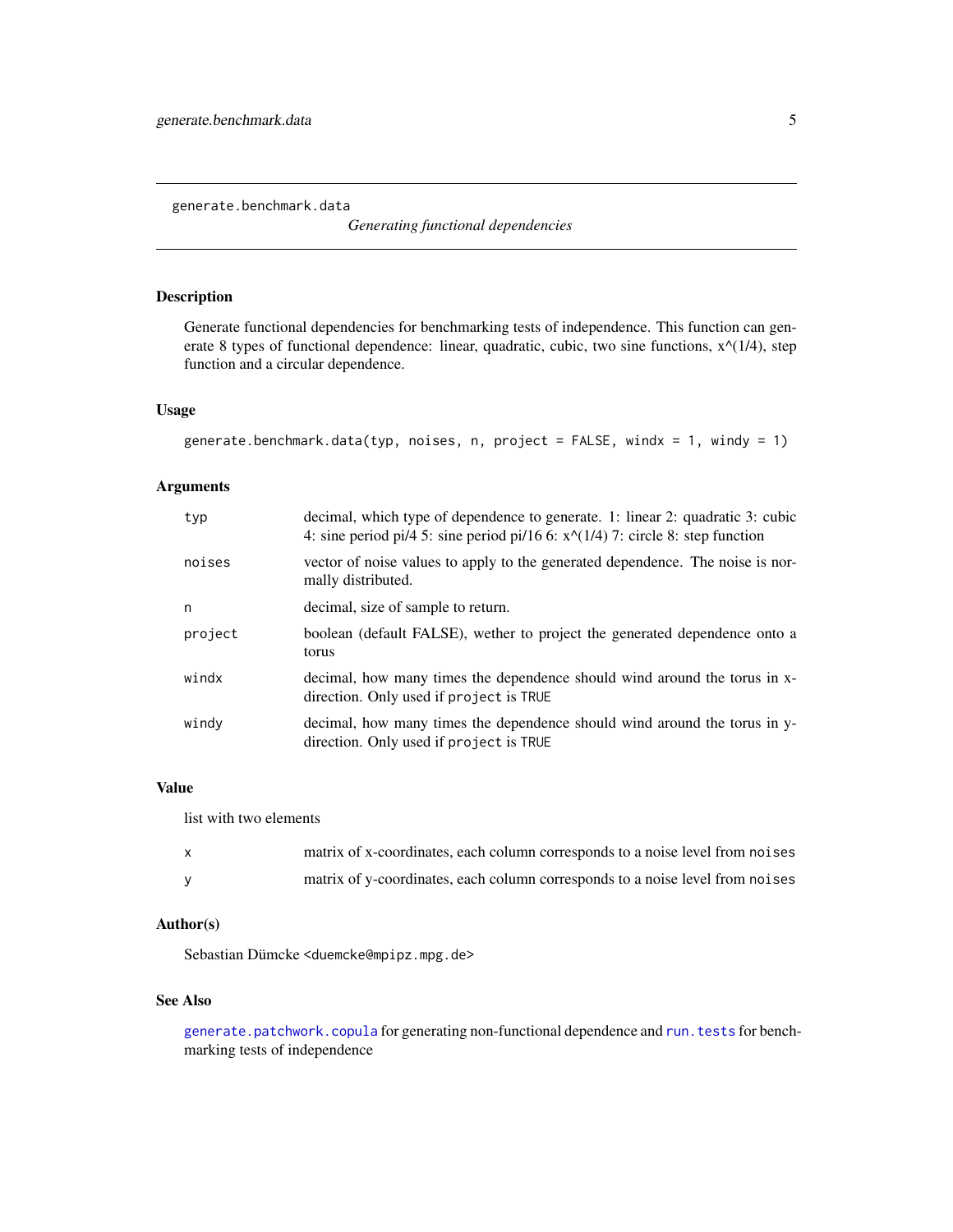#### <span id="page-5-0"></span>Examples

#generate a quadratic dependence of 10 points with two noise levels 0.3 and 0.6 generate.benchmark.data(2,c(.3,.6),10) plot(generate.benchmark.data(4,.2,1000))

<span id="page-5-1"></span>generate.patchwork.copula

*Generate data from a non-functional dependence*

# Description

Generate data from a non-functional dependence called 'patchwork copula'. Like a copula the data is uniform in x and y but it has a dependence between x and yy that has a block like structure

#### Usage

```
generate.patchwork.copula(p = matrix(rbeta(bins * bins, alpha, beta), ncol = bins),
alpha = 0.01, beta = 1, c = 1, npoints = 320, bins = 20, returnmi = FALSE,
plot = FALSE)
```
# Arguments

| р        | matrix, starting mass distribution on the grid                                                |
|----------|-----------------------------------------------------------------------------------------------|
| alpha    | decimal, parameter of beta distribution used for p (if p left as per default)                 |
| beta     | decimal, parameter of beta distribution used for p (if p left as per default)                 |
| C        | decimal, concentration factor (default 1), used to stabilize mutual information<br>estimation |
| npoints  | decimal, sample size                                                                          |
| bins     | decimal, number of bins of the bins*bins grid                                                 |
| returnmi | boolean, whether to return the mutual information                                             |
| plot     | boolean, whether to plot the dependence                                                       |

#### Value

list with the following elements

| X. | matrix of x-coordinates, each column corresponds to a noise level from noises |
|----|-------------------------------------------------------------------------------|
|    | matrix of y-coordinates, each column corresponds to a noise level from noises |
| mi | mutual information of the dependence, only return if returnmi is set to TRUE  |

#### Author(s)

Sebastian Dümcke <duemcke@mpipz.mpg.de>

#### Examples

generate.patchwork.copula(bins=20,plot=TRUE)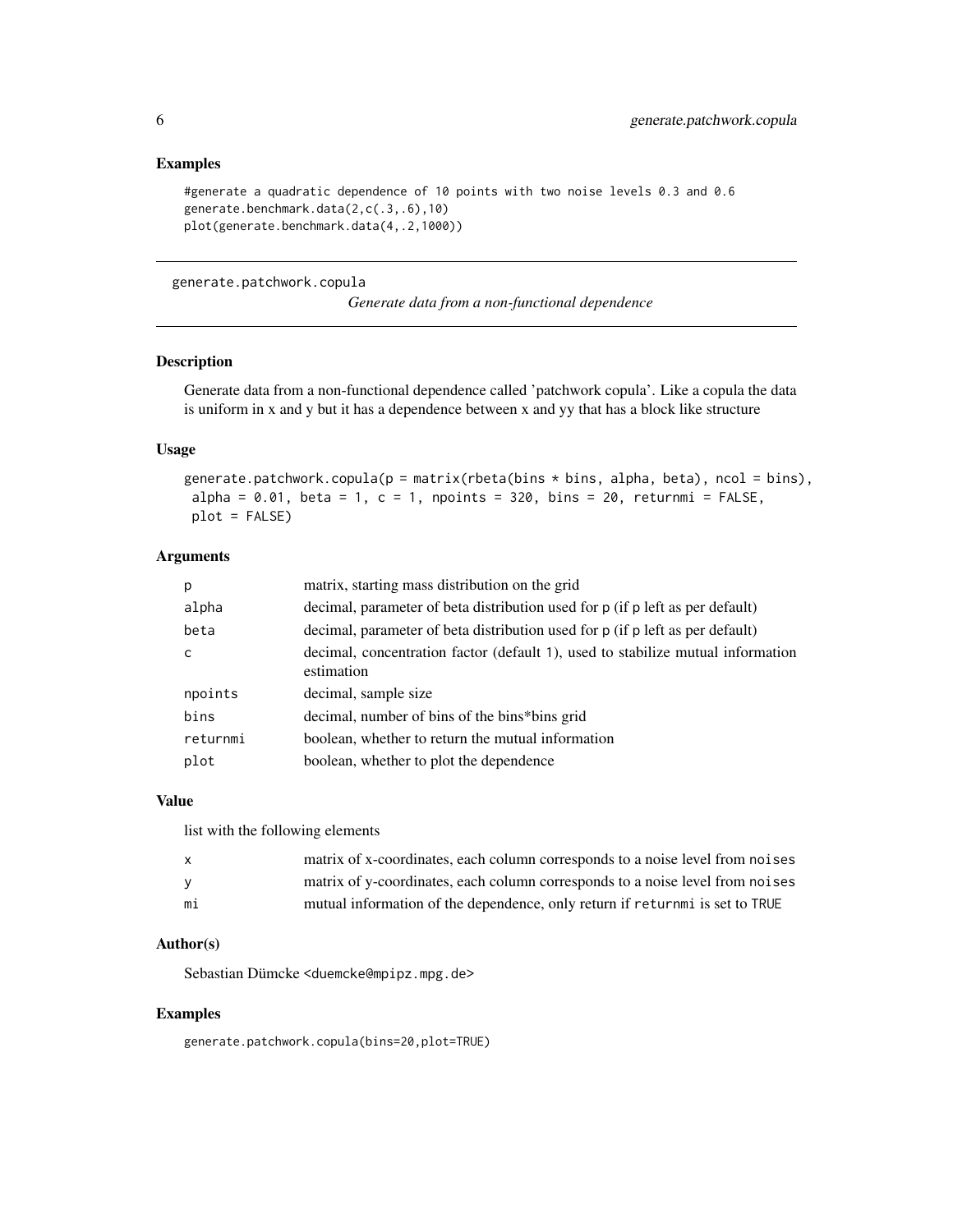<span id="page-6-0"></span>

Help function which generates the nearest neighbhour distances for a single point in a sample, assuming rank data on a torus with the maximum distance.

# Usage

```
generate.paths(index, rx, ry, N)
```
# Arguments

| index | for which point to calculate the nearest neighbhour distances |
|-------|---------------------------------------------------------------|
| rx    | ranked data (1st dimension)                                   |
| ry    | ranked data (2nd dimension)                                   |
| N     | Number of points in sample                                    |

# Value

a vector of length (N-1) containing the sorted distances to the nearest neighbour of point index in the sample

# Author(s)

Sebastian Dümcke <duemcke@mpipz.mpg.de>

```
x=rank(runif(10))
y=rank(runif(10))
knnIndep:::generate.paths(5,x,y,10)
#for all points in the sample
sapply(1:10,knnIndep:::generate.paths,x,y,10)
```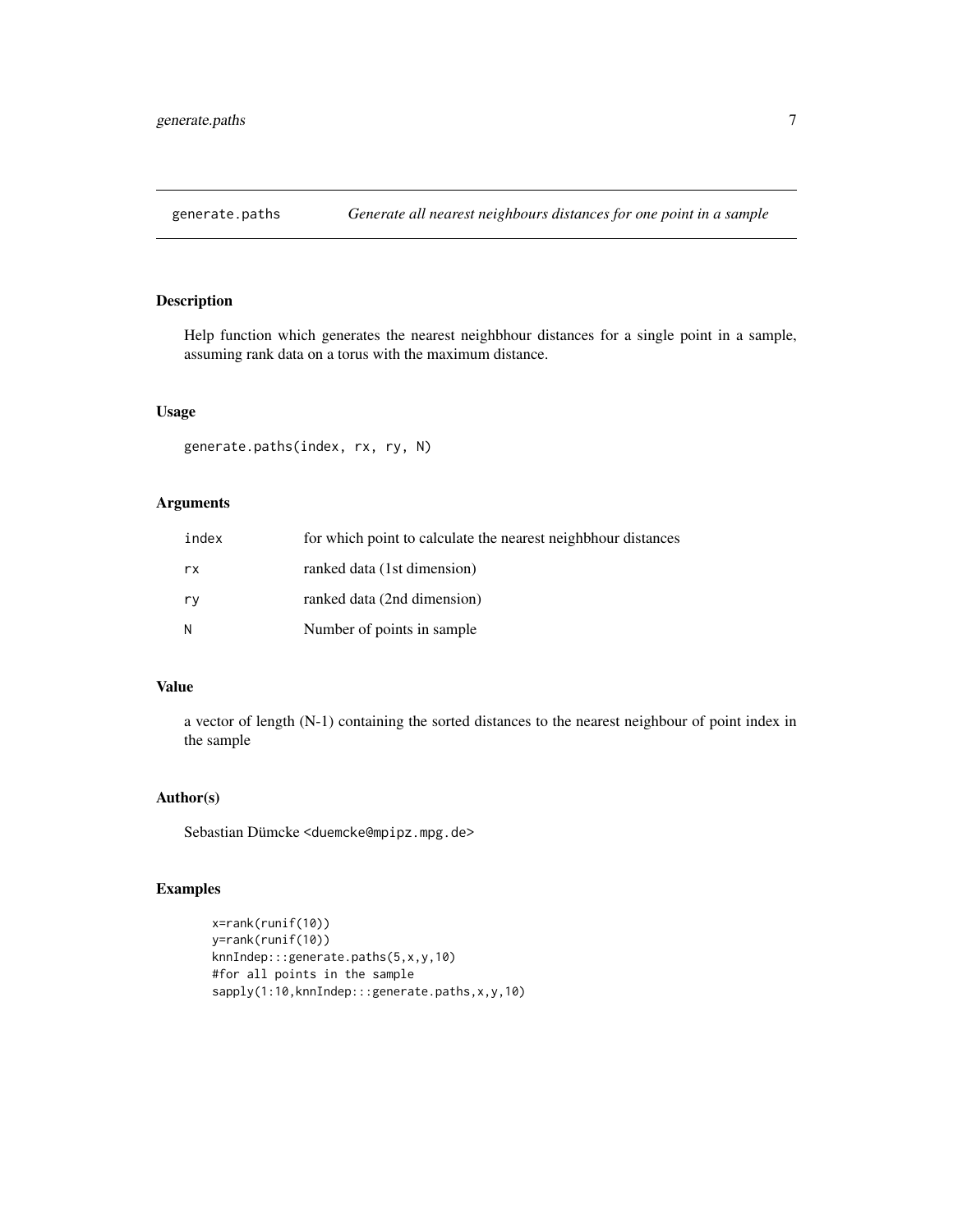<span id="page-7-1"></span><span id="page-7-0"></span>

Generate data suitable for ROC curve plotting from the results of [run.tests](#page-18-1)

#### Usage

```
generate.roc(vals, pval = TRUE)
```
# Arguments

| vals | list, data structure as returned by run. tests        |
|------|-------------------------------------------------------|
| pval | boolean, whether the values in vals represent pvalues |

# Details

calculates the power via [calculate.power](#page-3-1) for all significance levels from 0 to 1.

#### Value

array of values suitable for plotting via [roc.plot](#page-17-1)

# Author(s)

Sebastian Dümcke <duemcke@mpipz.mpg.de>

# See Also

[run.tests](#page-18-1) and [roc.plot](#page-17-1) for plotting

```
noises <- cbind(lin=c(.1,.5,.8),circ=c(.2,.4,.6))
mycor <- function(...) cor(...)^2
results.cor <- run.tests(mycor,args=list(),types=c(1,7),noises=noises,nsim=100,size=50)
roc.data <- generate.roc(results.cor,pval=FALSE)
roc.plot(roc.data,legend=noises)
```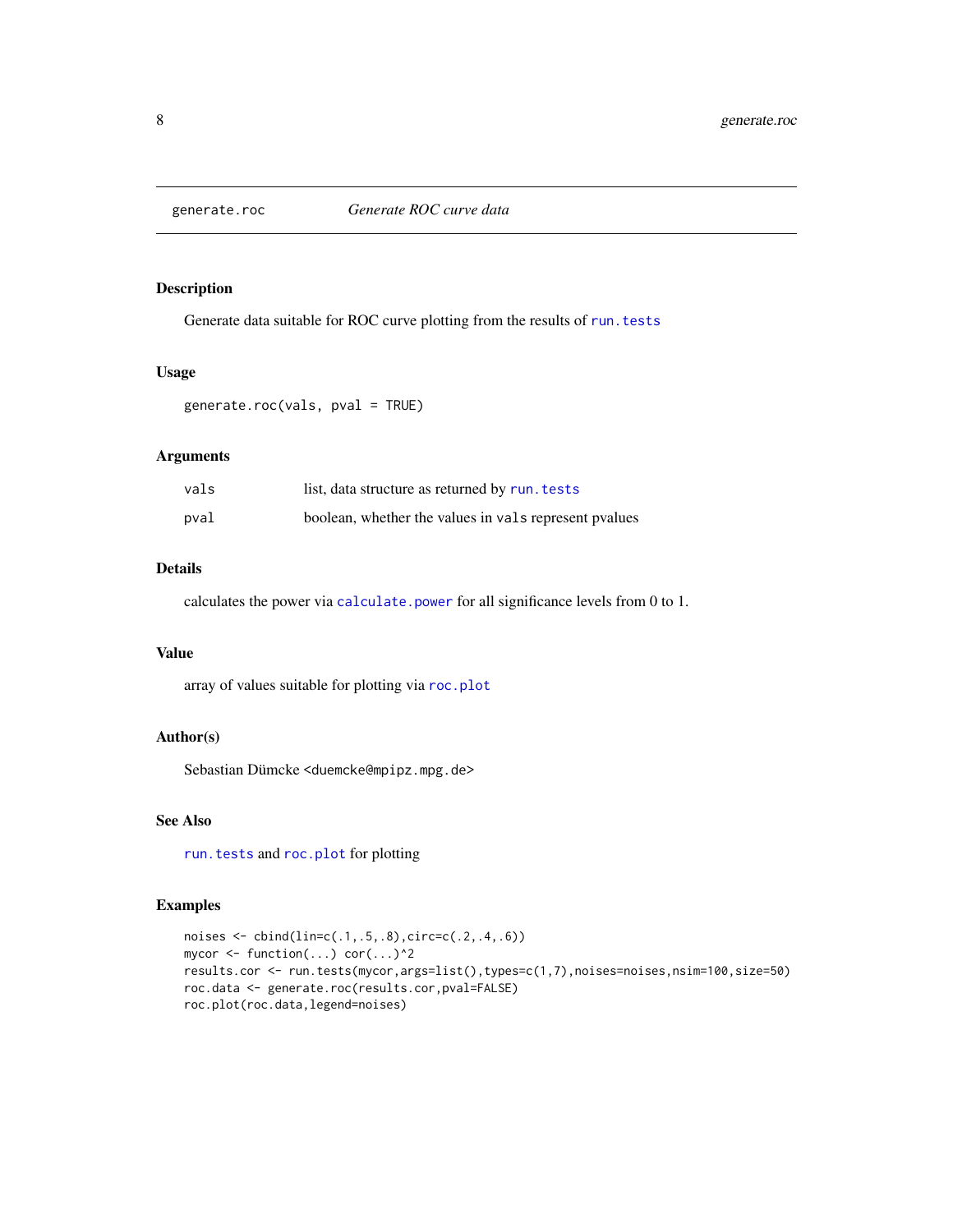<span id="page-8-1"></span><span id="page-8-0"></span>This function implements a novel test of independence of bivariate data. It is based on the formula of the exact distribution of the ith nearest neighbour given the previous nearest neighbour (see [Pc\\_givena](#page-11-1)).

# Usage

```
novelTest.chisq(xdata, ydata, maxi = length(xdata) - 1)
```
# Arguments

| xdata | first dimension of data                       |
|-------|-----------------------------------------------|
| ydata | second dimension of data                      |
| maxi  | up to which ith nearest neighbour to consider |

# Value

This function returns an object of class htest with:

| statistic | The value of the statistic |
|-----------|----------------------------|
| p.value   | p-value of the test        |

#### Author(s)

Sebastian Dümcke <duemcke@mpipz.mpg.de>

```
set.seed(10)
xylist = generate.benchmark.data(7,.3,100)
x = runif(100)novelTest.chisq(x,xylist$y,maxi=20)
novelTest.chisq(xylist$x,xylist$y,maxi=20)
```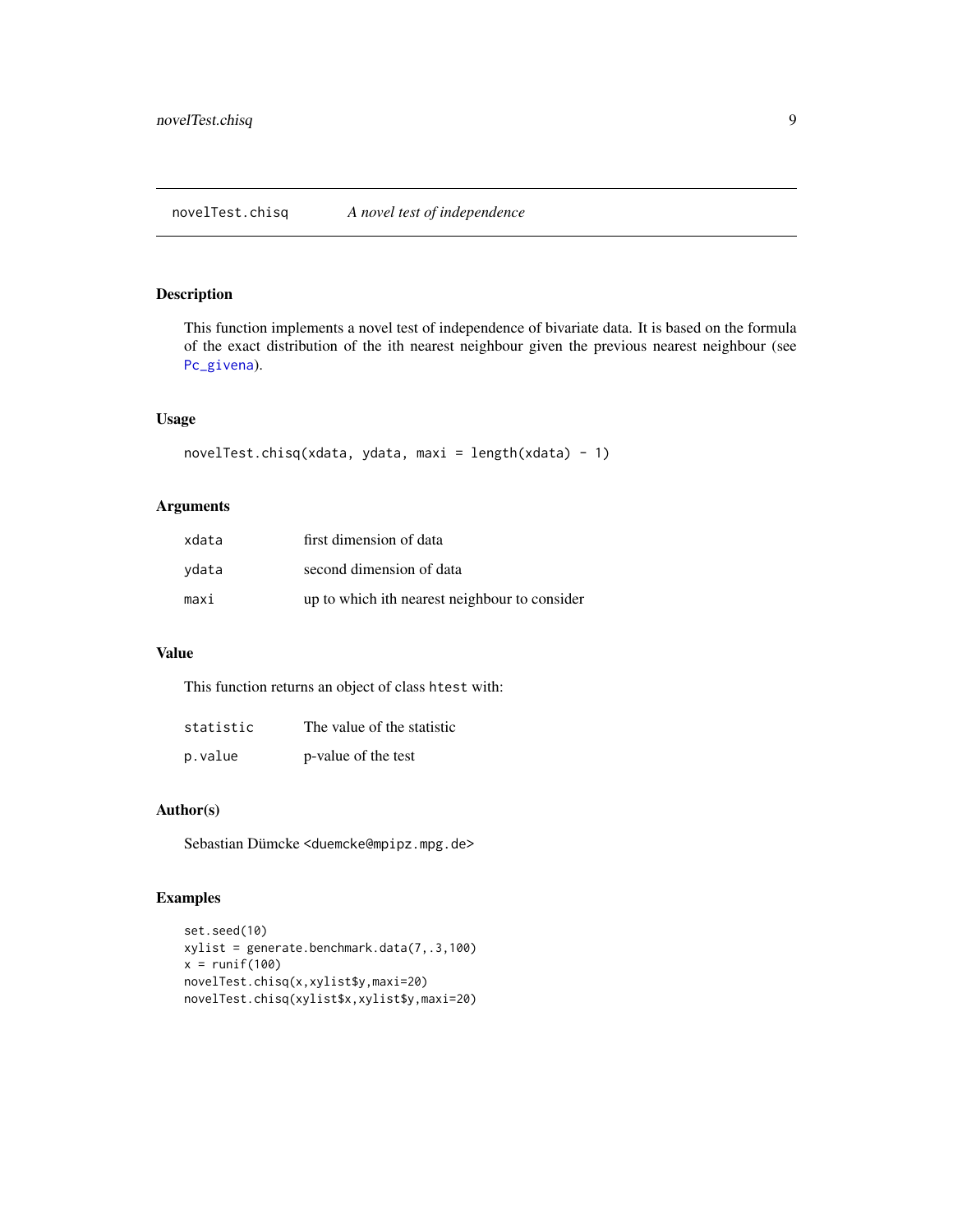<span id="page-9-1"></span><span id="page-9-0"></span>novelTest.extreme *A novel test of independence*

#### Description

This function implements a novel test of independence of bivariate data. It is based on the formula of the exact distribution of the ith nearest neighbour given the previous nearest neighbour (see [Pc\\_givena](#page-11-1)).

#### Usage

```
novelTest.extreme(xdata, ydata, maxi = length(xdata) - 1)
```
#### Arguments

| xdata | first dimension of data                       |
|-------|-----------------------------------------------|
| ydata | second dimension of data                      |
| maxi  | up to which ith nearest neighbour to consider |

#### Value

This function returns the aggregated test statistic

#### Author(s)

Sebastian Dümcke <duemcke@mpipz.mpg.de>

# Examples

```
set.seed(10)
xylist = generate.benchmark.data(7,.3,50)
x = runif(50)novelTest.extreme(x,xylist$y,maxi=20)
novelTest.extreme(xylist$x,xylist$y,maxi=20)
```
optimise.copula.mi *optimize the parameter* c *of* [generate.patchwork.copula](#page-5-1)

# Description

Find the correct c parameter for the patchwork copula ([generate.patchwork.copula](#page-5-1)) to reach a certain mutual information value

#### Usage

```
optimise.copula.mi(mis, distribution, interval = c(-10, 5), npoints)
```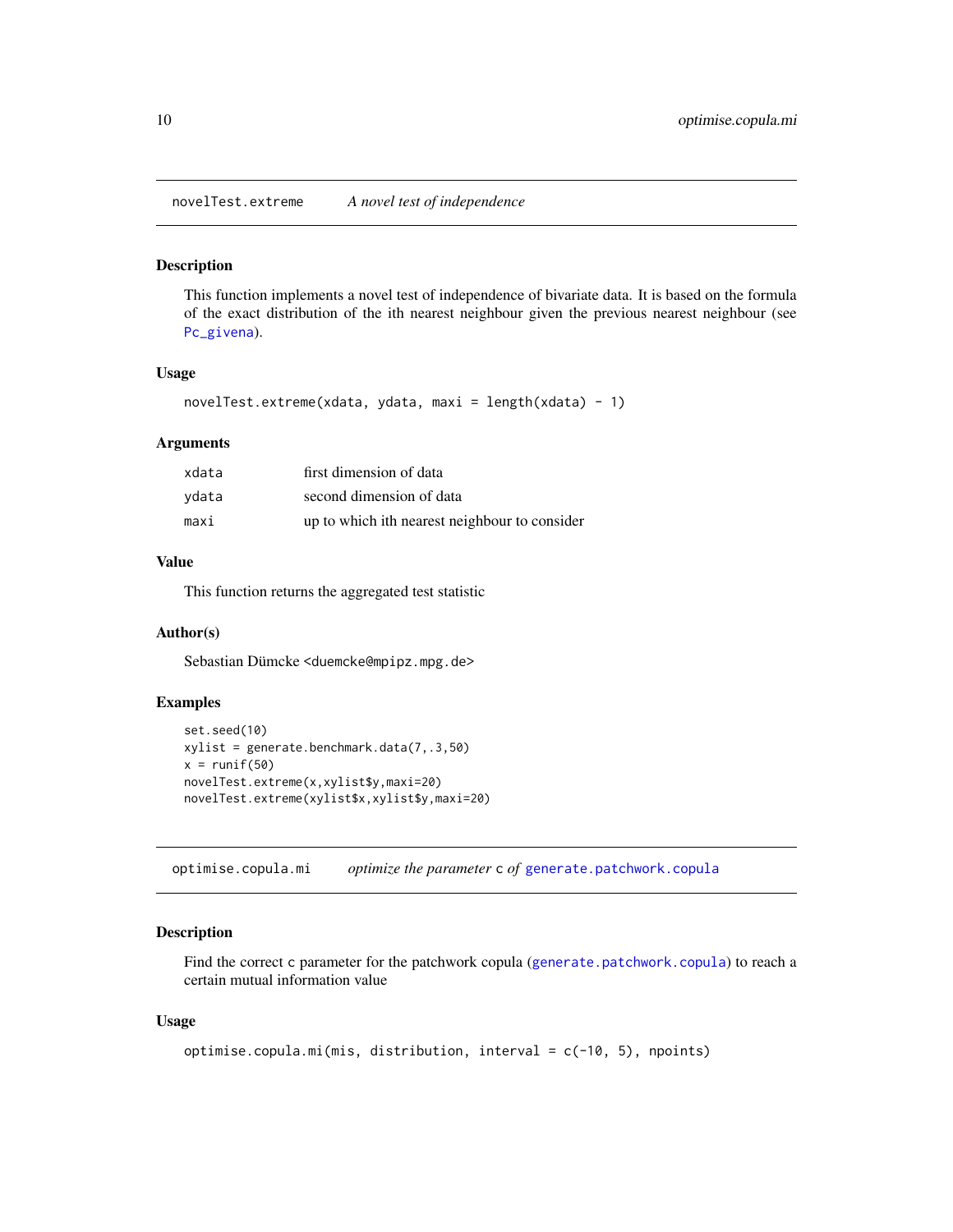# <span id="page-10-0"></span>parameters 11

# Arguments

| mis          | traget mutual information values                                                                                                |
|--------------|---------------------------------------------------------------------------------------------------------------------------------|
| distribution | matrix. Choices of alpha and beta parameter of generate.patchwork.copula<br>e.g. matrix(rbeta(bins*bins, $.01, 1)$ , ncol=bins) |
| interval     | search interval for solution                                                                                                    |
| npoints      | sample size                                                                                                                     |

# Value

vector of values to be used as concentration facor c in [generate.patchwork.copula](#page-5-1) to achive the input MI value

# Author(s)

Sebastian Dümcke <duemcke@mpipz.mpg.de>

# See Also

[generate.patchwork.copula](#page-5-1)

# Examples

bins=10 knnIndep:::optimise.copula.mi(c(0.001,.01,.5,2),matrix(rbeta(bins\*bins,.01,1),ncol=bins),npoints=10)

parameters *Central probabilty*

# Description

Probability of observing r NN distances at distance c, all previous NN distances at distance < c and all following NN distances at a distance > c

# Usage

parameters(r, i0, c, N) kr(r, i0, c)

# Arguments

|    | the number of points that are at the same distance c |
|----|------------------------------------------------------|
| i0 | which io-th nearest neighbour we are considering.    |
| C. | the distance of the i-th nearest neighbour           |
| Ν  | sample size                                          |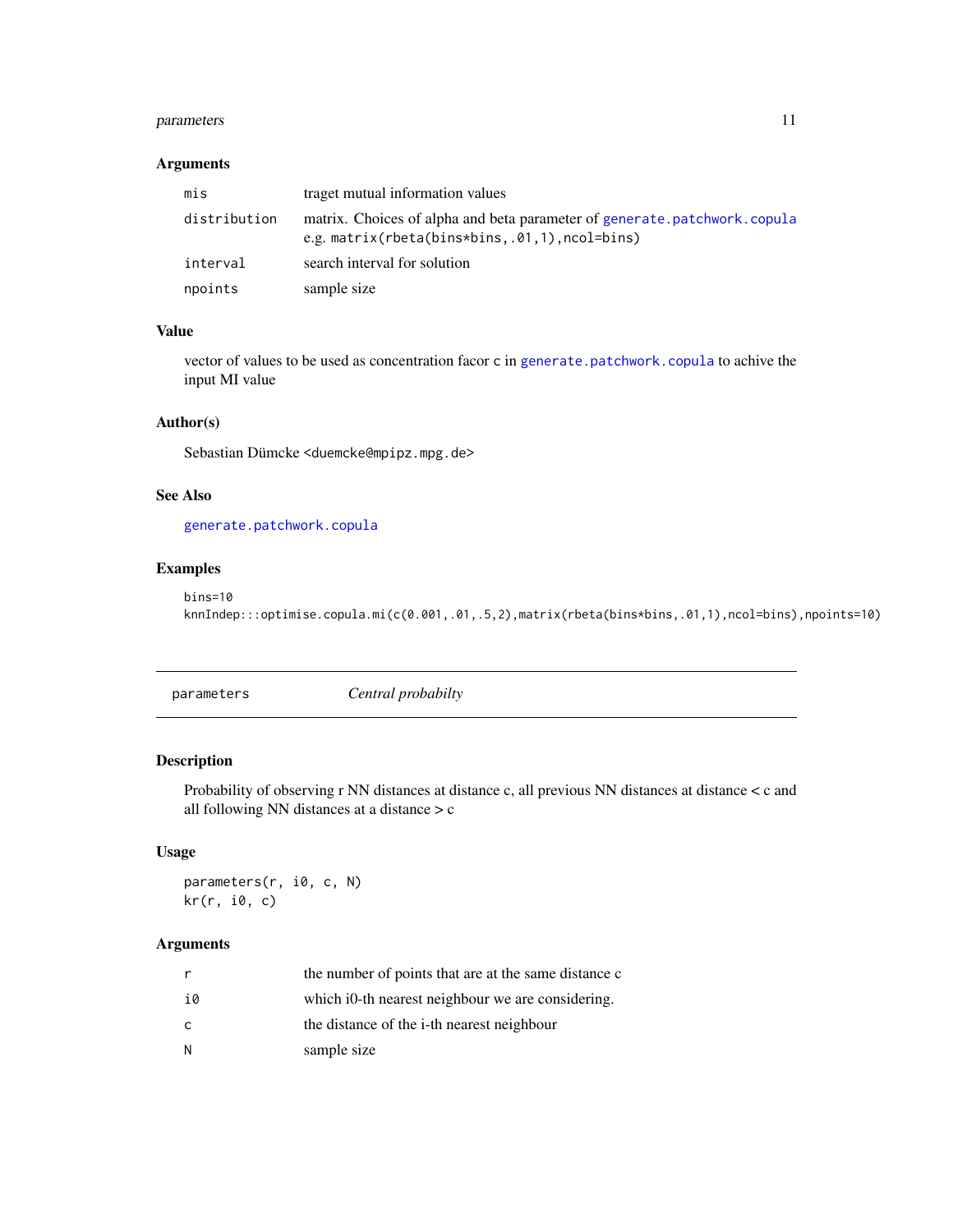<span id="page-11-0"></span>for kr the number of possibilities to place r points onto the same distance when we already observed i0 points at a smaller distance

for parameters the probability of observing r NN distances at distance c, all previous NN distances at distance < c and all following NN distances at a distance > c

# Author(s)

Sebastian Dümcke <duemcke@mpipz.mpg.de>

# Examples

knnIndep:::kr(3,5,6) knnIndep:::parameters(3,5,6,20)

<span id="page-11-1"></span>

| Pc_givena | Probability of observing the ith nearest neighbour at distance greater |  |  |  |  |
|-----------|------------------------------------------------------------------------|--|--|--|--|
|           | or equal c given the $(i-1)$ th nearest neighbour at distance a        |  |  |  |  |

#### Description

This function gives the probability of observing the ith nearest neighbour at distance c given the  $(i-1)$ th nearest neighbour at distance a,  $P(d_i \geq x \mid d_i(i-1)) = a)$ \$

#### Usage

Pc\_givena(i, c, a, N)

#### Arguments

|   | numeric, which nearest neighbour to consider                             |
|---|--------------------------------------------------------------------------|
| C | vector, the distance at which the ith NN was observed                    |
| a | vector, the distance at which the $(i-1)$ th NN was observed, $a \leq c$ |
| N | numeric, size of the dataset                                             |

# Details

The probability is calculated by ranking the data and assuming that the data lie on a torus. For details see Dümcke et al. "A novel test for independence derived from an exact distribution of ith nearest neighbours" (manuscript in preparation)

# Value

Probability vector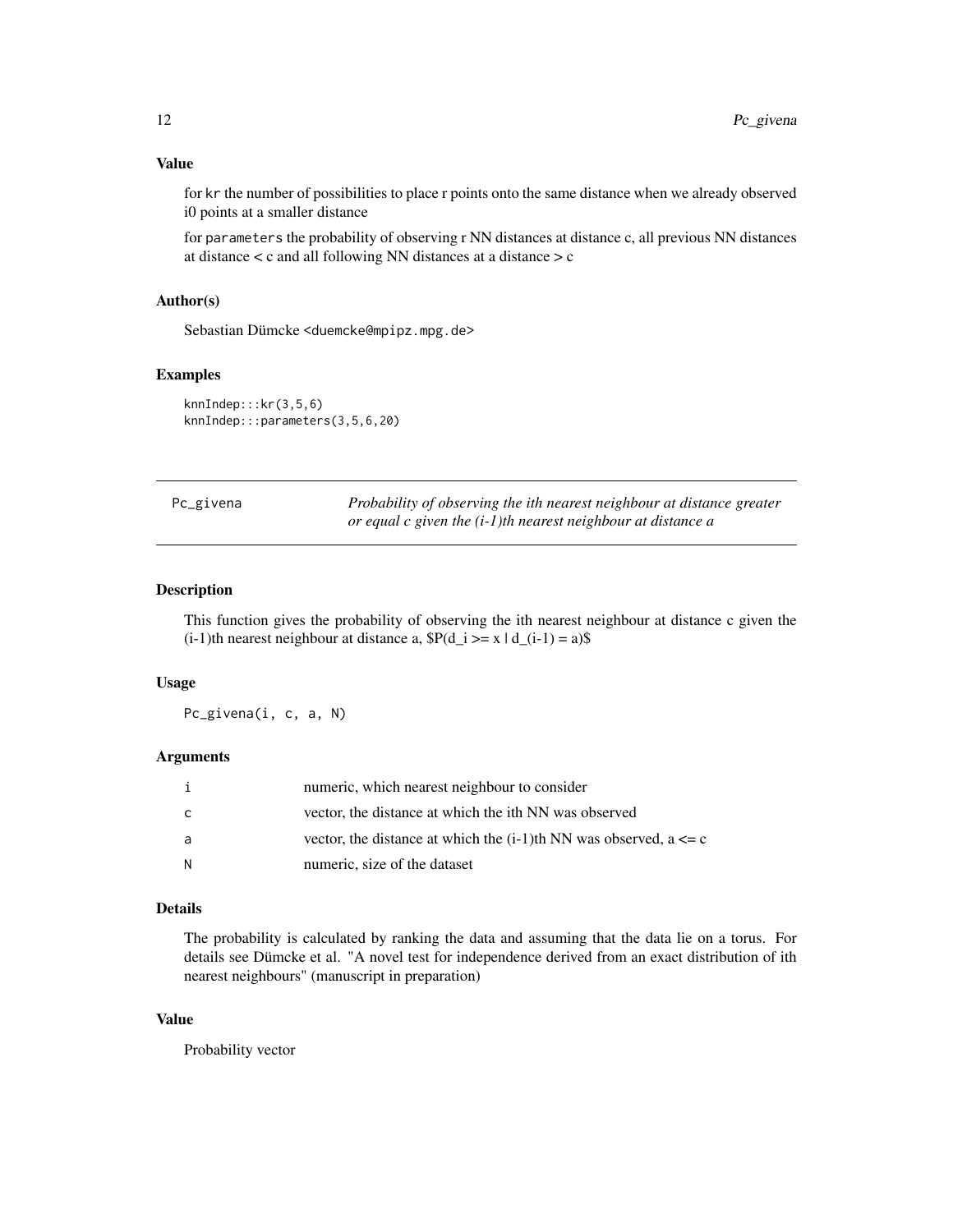# <span id="page-12-0"></span>Pc\_givena4nn 13

#### Author(s)

Sebastian Dümcke <duemcke@mpipz.mpg.de>

#### See Also

[P\\_cge\\_ale](#page-16-1), [P\\_ceq](#page-14-1)

#### Examples

Pc\_givena(10,2:7,1:6,20)

<span id="page-12-1"></span>

| Pc_givena4nn | Probability of observing the ith nearest neighbour at distance greater |
|--------------|------------------------------------------------------------------------|
|              | or equal c given the 4 previous nearest neighbours                     |

## Description

This function gives the probability of observing the ith nearest neighbour at distance c given the previous 4 nearest neighbour distances,  $P(d_i \ge x \mid d_i(i-1), d_i(i-2), d_i(i-3), d_i(i-4))$ \$

#### Usage

Pc\_givena4nn(i, c, a, k1, k2, N)

#### Arguments

|                | numeric, which nearest neighbour to consider                             |
|----------------|--------------------------------------------------------------------------|
| C              | vector, the distance at which the ith NN was observed                    |
| -a             | vector, the distance at which the $(i-1)$ th NN was observed, $a \leq c$ |
| k1             | vector, number of previous neighbhour at distance d_i                    |
| k <sub>2</sub> | vector, number of preivous neighbhours at distance d_(i-1)               |
| N              | numeric, size of the dataset                                             |

# Details

The probability is calculated by ranking the data and assuming that the data lie on a torus. For details see Dümcke et al. "A novel test for independence derived from an exact distribution of ith nearest neighbours" (PLoS ONE 2014)

### Value

Probability vector

#### Author(s)

Sebastian Dümcke <duemcke@mpipz.mpg.de>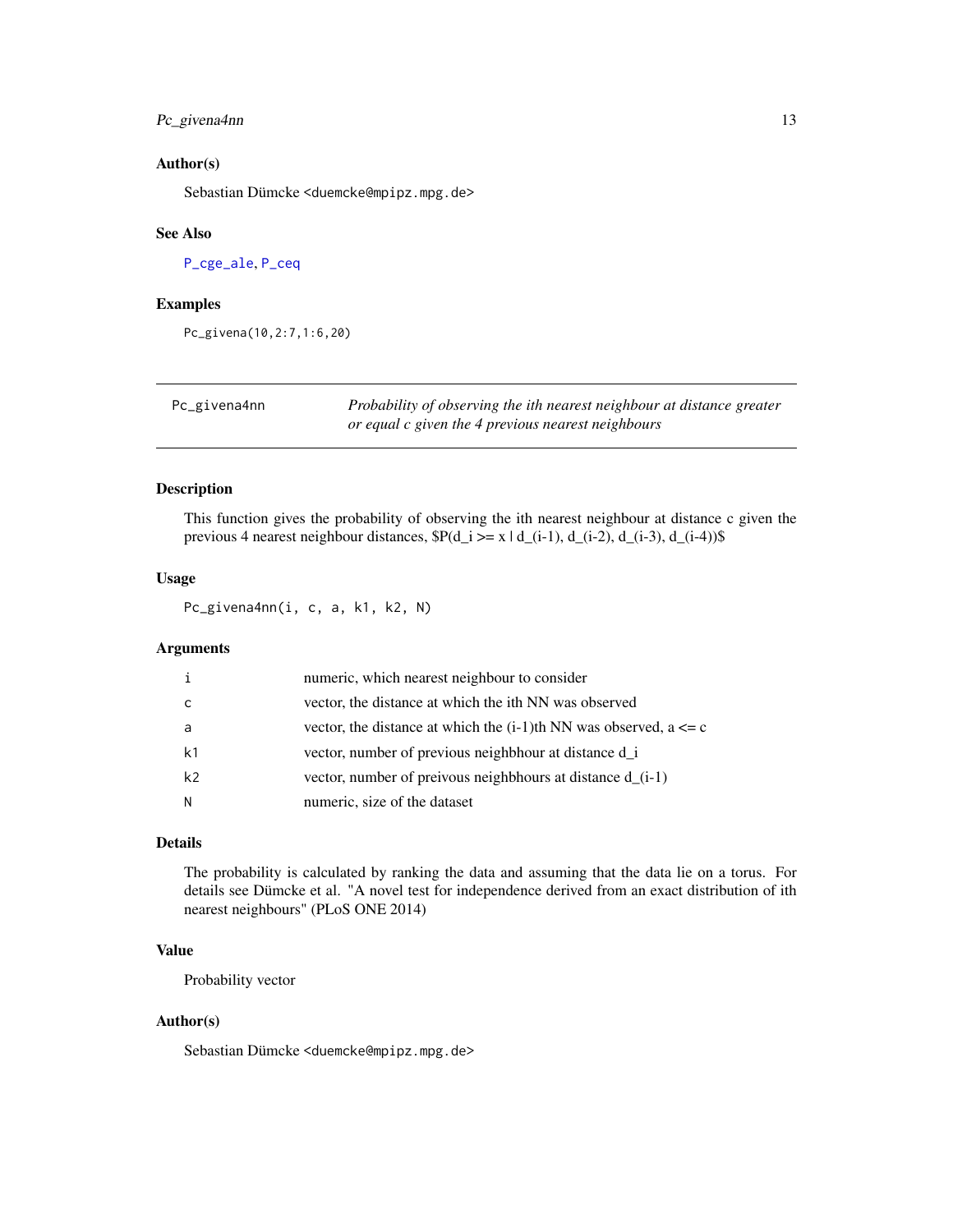#### See Also

[P\\_cge\\_ale](#page-16-1), [P\\_ceq](#page-14-1)

# Examples

Pc\_givena4nn(10,2:7,1:6,rep(0,6),rep(1,6),20)

power.plot *Plot power of benchmarked tests of independence*

#### Description

This functions plots the results of the benchmark. Input are the estimated powers at a certin significance level from [calculate.power](#page-3-1).

#### Usage

```
power.plot(powers, num.noise = seq(from = 0.1, to = 3, by = 0.1), mains = c("Linear",
"Quadratic", "Cubic", expression("Sine: period 4" * pi),
expression("Sine: period 16" * pi), "X^(1/4)", "Circle", "Step function",
"Torus"), col = c("black", "red", "blue", "green", "cyan", "brown", "pink"),
labels = TRUE,which = 1:nrow(powers[[1]]), show.legend = "bottomright")
```
#### Arguments

| powers      | named list of matrices one for each method with dimension, with one row for<br>each type of dependence and a column for each noise level                                      |
|-------------|-------------------------------------------------------------------------------------------------------------------------------------------------------------------------------|
| num.noise   | matrix, noise levels at which the test were run (see run. tests)                                                                                                              |
| mains       | character vector, title of each dependence type                                                                                                                               |
| col         | character vector, specify the colours, one for each test                                                                                                                      |
| labels      | labels to plot at the x axis, or TRUE (default) for standard label plotting (see<br>axis)                                                                                     |
| which       | numeric vector, which type of dependence to plot                                                                                                                              |
| show.legend | character, either ("bottomright", "topleft", "topright", or "bottomleft") indicates<br>where to place the legend (see legend). NULL (default) to disable plotting a<br>legend |

#### Value

Does not return a value, used for the side-effect of plotting

#### Author(s)

Sebastian Dümcke <duemcke@mpipz.mpg.de>

<span id="page-13-0"></span>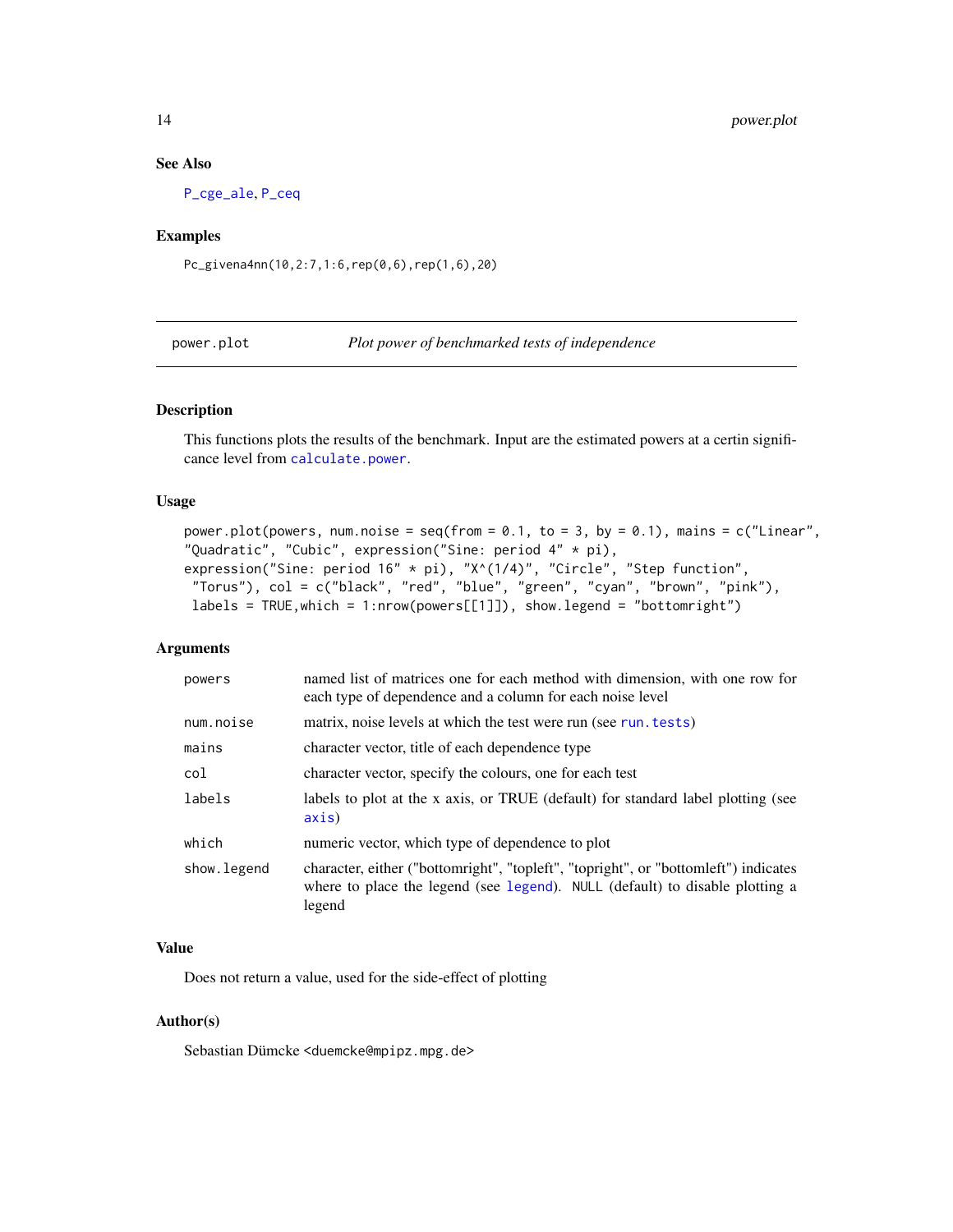#### <span id="page-14-0"></span> $P_{ceq}$  15

# See Also

[calculate.power](#page-3-1), [run.tests](#page-18-1)

#### Examples

```
mycor = function(...) cor(...)^2noises = cbind(c(.3,.4,6),c(.3,.5,4))colnames(noises) = c("1",".2") #mutual information of the noise levels
vals = run.tests(mycor,list(),1:2,noises,100)
power.cor = drop(calculate.power(vals))
power.plot(list(cor=power.cor),t(noises))
```
<span id="page-14-1"></span>

| $P_{ceq}$ | Probability of observing the ith nearest neighbour at the same distance |
|-----------|-------------------------------------------------------------------------|
|           | or larger as the $(i-1)$ th nearest neighbour                           |

# Description

This function gives the probability of observing the ith nearest neighbour distance larger or equal to c, and the (i-1)th nearest neighbour at distance c,  $P(d_i \geq c, d_i(i-1) = c)$ .

#### Usage

P\_ceq(i, c, N)

#### **Arguments**

|     | numeric, which nearest neighbour to consider          |
|-----|-------------------------------------------------------|
| - C | vector, the distance at which the ith NN was observed |
| - N | numeric, size of the dataset                          |

# Details

The probability is calculated by ranking the data and assuming that the data lie on a torus. For details see Dümcke et al. "A novel test for independence derived from an exact distribution of ith nearest neighbours" (manuscript in preparation)

# Value

Probability vector

# Author(s)

Sebastian Dümcke <duemcke@mpipz.mpg.de>

# See Also

[P\\_cge\\_ale](#page-16-1), [Pc\\_givena](#page-11-1)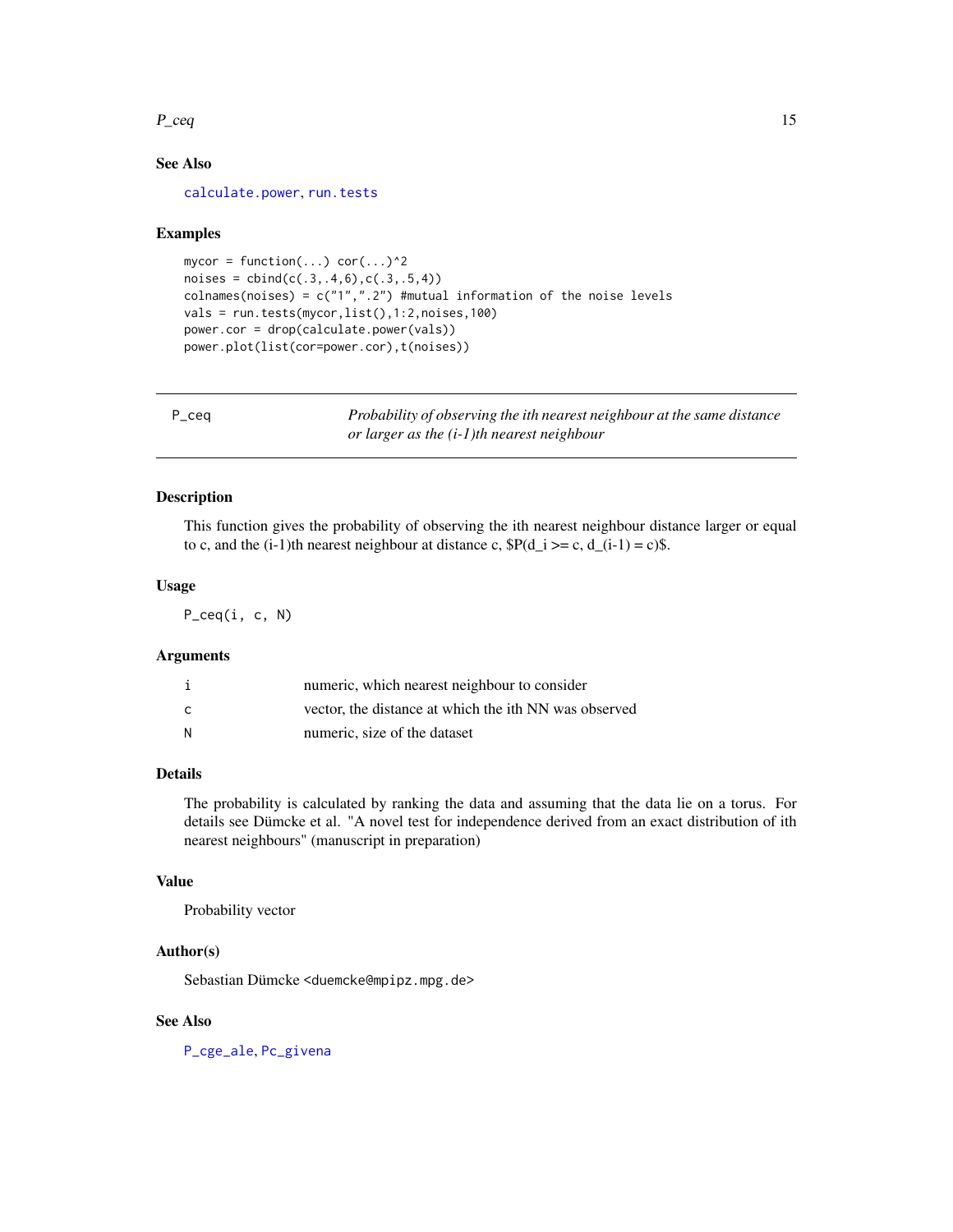# <span id="page-15-0"></span>Examples

P\_ceq(10,1:10,25)

| at distance a |  |  |                                                                                                                                             |
|---------------|--|--|---------------------------------------------------------------------------------------------------------------------------------------------|
|               |  |  | Probability of observing the ith nearest neighbour at a distance<br>greater or equal to c and the $(i-1)$ th nearest neighbour was observed |

# Description

This function gives the probability of observing the ith nearest neighbour at a distance greater or equal to c and the (i-1)th nearest neighbour at distance a  $P(d_i \geq c, d(i-1) = a)$ \$

#### Usage

P\_cge\_aeq(i, c, a, k, N)

### Arguments

| i | numeric, which nearest neighbour to consider                      |
|---|-------------------------------------------------------------------|
| C | vector, the distance at which the ith NN was observed             |
| a | vector, the distance at which the ith NN was observed. $a \leq c$ |
| k | vector, number of previous NNs at distance a                      |
| N | numeric, size of the dataset                                      |

# Details

The probability is calculated by ranking the data and assuming that the data lie on a torus. For details see Dümcke et al. "A novel test for independence derived from an exact distribution of ith nearest neighbours" (manuscript in preparation)

#### Value

Probability vector, entries with value -1 if the probability does not exist

# Author(s)

Sebastian Dümcke <duemcke@mpipz.mpg.de>

# See Also

[P\\_ceq](#page-14-1), [Pc\\_givena](#page-11-1)

# Examples

P\_cge\_aeq(10,4:8,2:6,rep(1,5),30)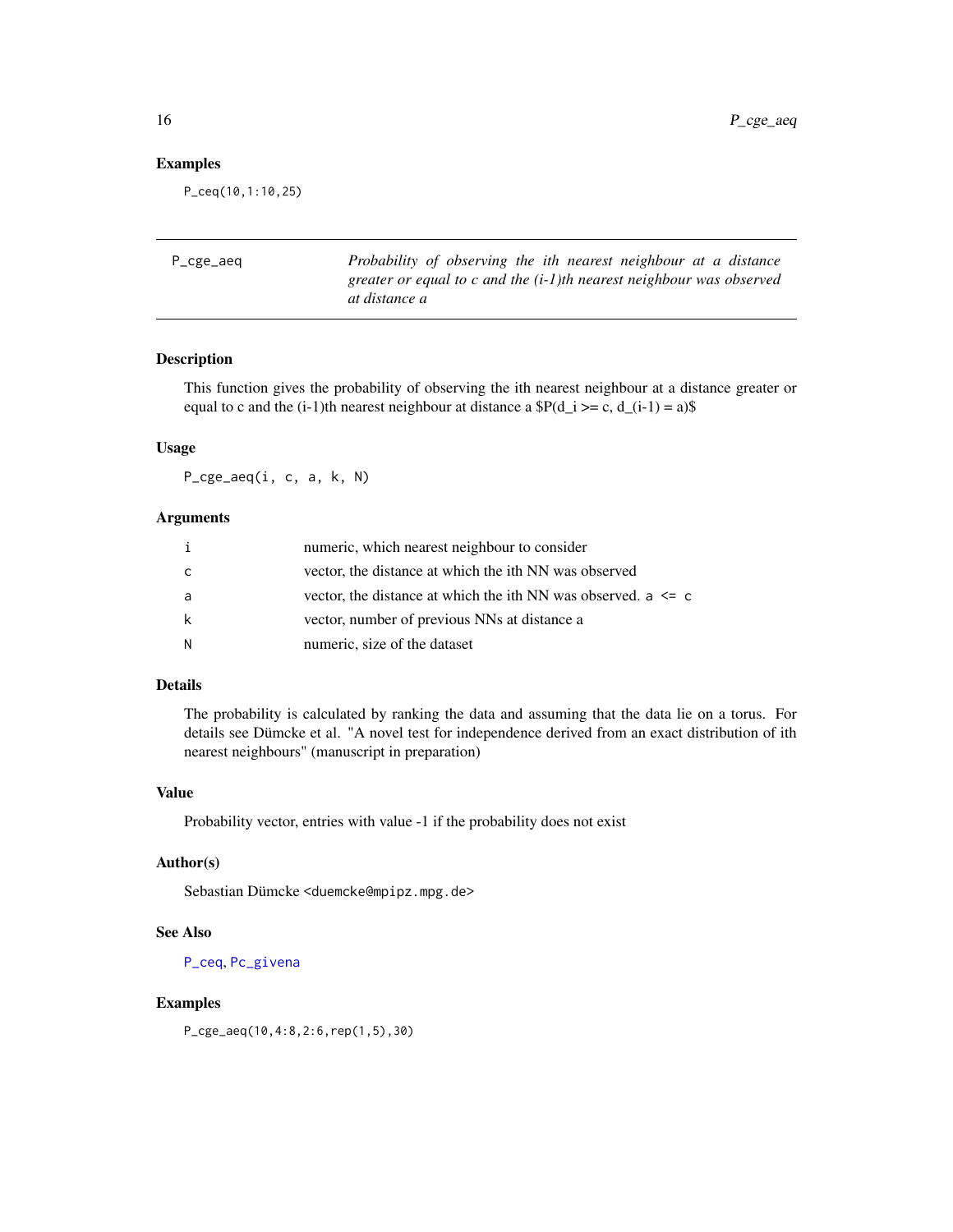<span id="page-16-1"></span><span id="page-16-0"></span>P\_cge\_ale *Probability of observing the ith nearest neighbour at a distance greater or equal to c and the (i-1)th nearest neighbour was observed at distance smaller or equal a*

#### Description

This function gives the probability of observing the ith nearest neighbour at a distance greater or equal to c and the  $(i-1)$ th nearest neighbour was observed at distance smaller or equal a  $P(d_i)$  >= c,  $d_1(i-1) \leq a$ ) \$

#### Usage

P\_cge\_ale(i, c, a, N)

#### Arguments

|   | numeric, which nearest neighbour to consider                      |
|---|-------------------------------------------------------------------|
| C | vector, the distance at which the ith NN was observed             |
| a | vector, the distance at which the ith NN was observed. $a \leq c$ |
| N | numeric, size of the dataset                                      |

# Details

The probability is calculated by ranking the data and assuming that the data lie on a torus. For details see Dümcke et al. "A novel test for independence derived from an exact distribution of ith nearest neighbours" (manuscript in preparation)

# Value

Probability vector, entries with value -1 if the probability does not exist

#### Author(s)

Sebastian Dümcke <duemcke@mpipz.mpg.de>

# See Also

[P\\_ceq](#page-14-1), [Pc\\_givena](#page-11-1)

# Examples

P\_cge\_ale(10,4:8,2:6,30)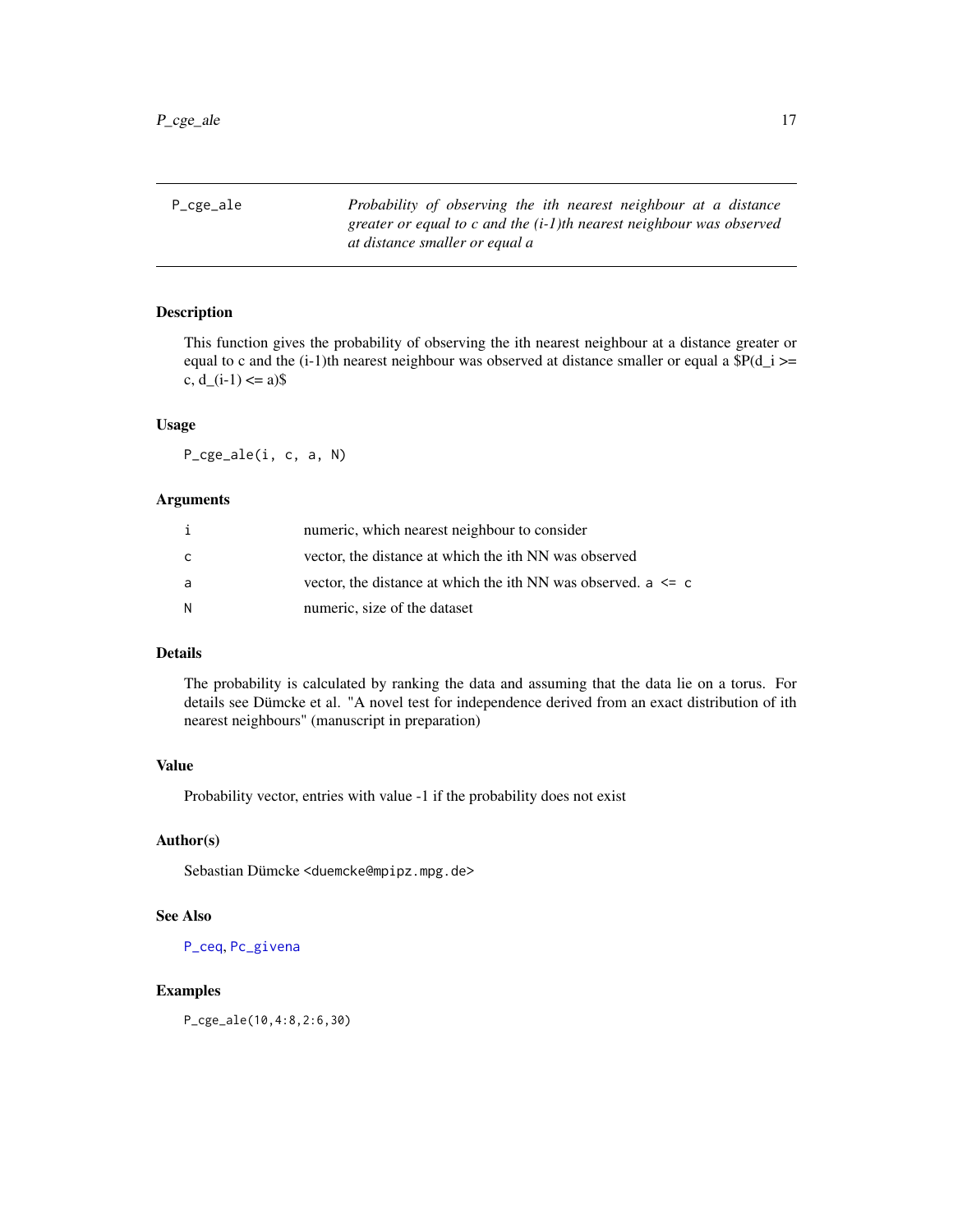<span id="page-17-0"></span>This function gives the distribution of the distances to the ith nearest neighbour of a reference point.

# Usage

 $P\_di(i, a, N)$ 

#### Arguments

|   | which neares neighbhour to calculate the probability for                      |
|---|-------------------------------------------------------------------------------|
|   | the distance at which the ith nearest neighbout was observed, can be a vector |
| N | how many points in a sample                                                   |

# Value

returns the probability of observing the ith nearest neighbour at distance a in a sample of size N

#### Author(s)

Sebastian Dümcke <duemcke@mpipz.mpg.de>

#### See Also

[Pc\\_givena](#page-11-1)[,Pc\\_givena4nn](#page-12-1)

# Examples

knnIndep:::P\_di(4,3,10)

<span id="page-17-1"></span>roc.plot *Plot a ROC*

#### Description

This functions uses the results of [generate.roc](#page-7-1) to plot a ROC plot

# Usage

```
roc.plot(pows, legend = NULL, cols = colorRampPalette(c("blue", "gray"))(dim(pows)[3]),
mains = c("Linear", "Quadratic", "Cubic", "Sine:period 1/2",
"Sine: period 1/8", "X^(1/4)", "Circle", "Step function", "Torus"))
```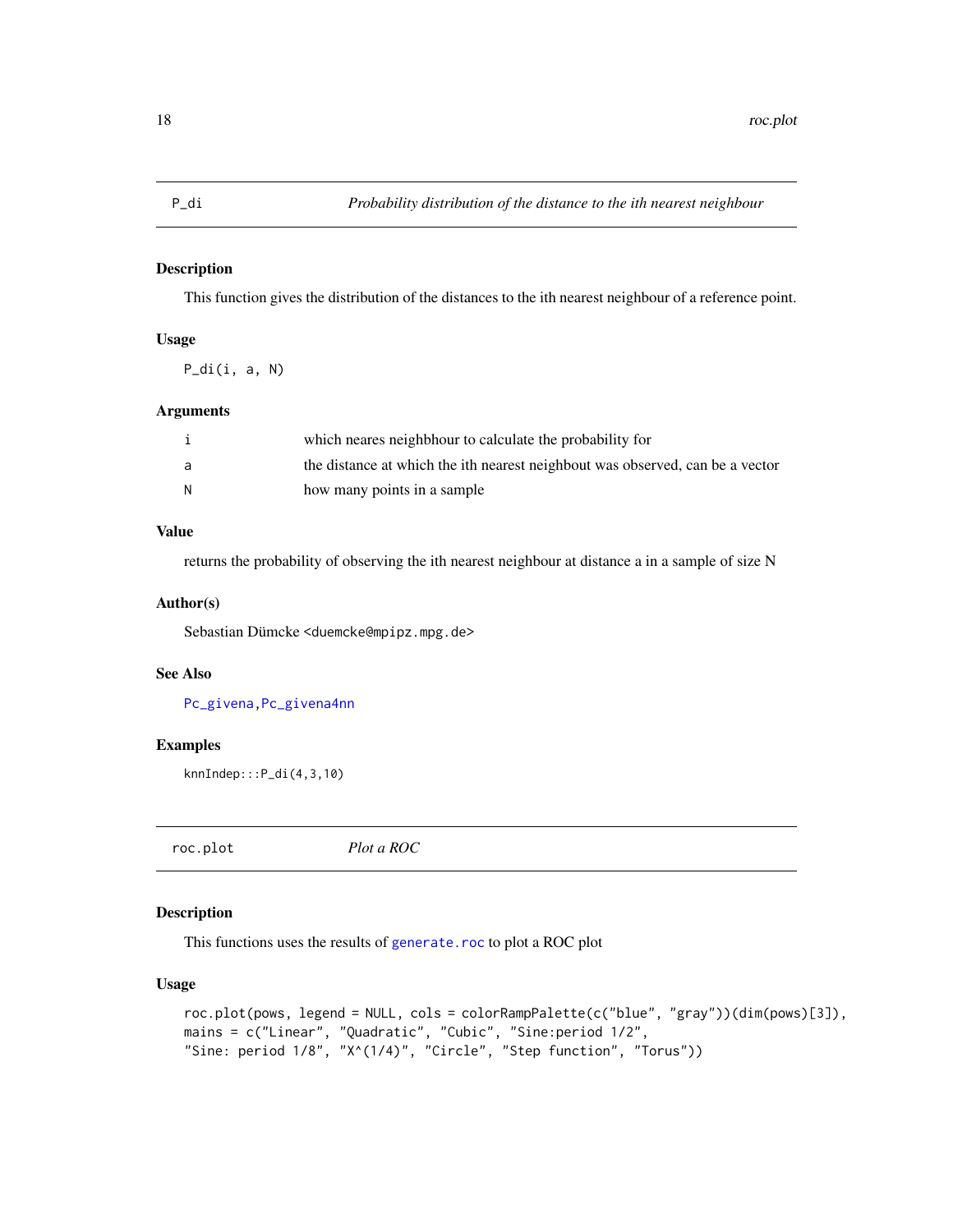#### <span id="page-18-0"></span>run.tests 19

#### Arguments

| pows   | array, as returned by generate.roc                                                   |
|--------|--------------------------------------------------------------------------------------|
| legend | NULL (default) to disable legend or a matrix with noise levels as used in run. tests |
| cols   | colours to use for the plots                                                         |
| mains  | main title for each plot                                                             |

# Value

This function is used solely for its side effect of plotting

# Author(s)

Sebastian Dümcke <duemcke@mpipz.mpg.de>

# See Also

[run.tests](#page-18-1)

# Examples

```
mycor = function(...) cor(...)^2noises = <b>cbind(lin=c(.1,.5,.8), circ=c(.2,.4,.6))</b>results.cor= run.tests(mycor,args=list(),types=c(1,7),noises=noises,nsim=100,size=50)
roc.plot(generate.roc(results.cor,pval=FALSE),legend=noises)
```
<span id="page-18-1"></span>

| run.tests | Run several tests of independence on a benchmark of different func- |
|-----------|---------------------------------------------------------------------|
|           | tional relationships                                                |

#### Description

This function runs a set of independence tests on a benchmark consisting of different functional dependence types (see [generate.benchmark.data](#page-4-1))

# Usage

```
run.tests(fun, args, types, noises, size = 320, nsim = 500, ...)
```
#### Arguments

| fun   | function or character naming a function. A function should have two vectors of<br>coordinates as first two arguments |
|-------|----------------------------------------------------------------------------------------------------------------------|
| args  | list of additional arguments to the functions fun. If a function does not need any<br>arguments use an empty list.   |
| types | numeric, which type of dependence to benchmark (see generate benchmark, data)                                        |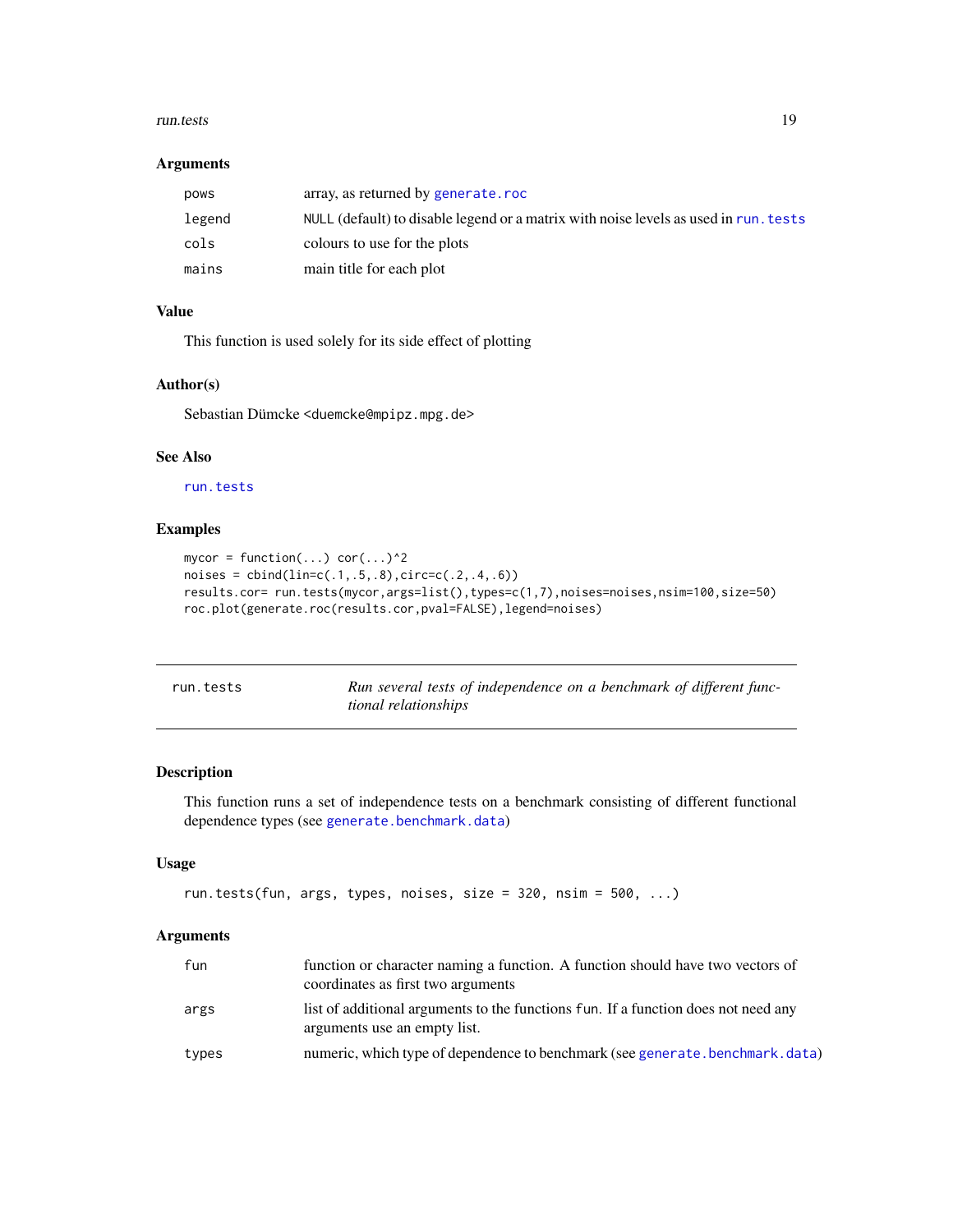<span id="page-19-0"></span>

| noises   | matrix of noise to add to each dependence. It should have types number of<br>columns       |
|----------|--------------------------------------------------------------------------------------------|
| size     | numeric, size of the data sets to generate (default 320 points)                            |
| nsim     | numeric, how many replicate simulations to run under the null model and H1,<br>default 500 |
| $\cdots$ | additional arguments to pass on to function generate. benchmark. data                      |

# Details

This function makes use of mclapply so MC\_CORES should be set to a number greater than 1 for parallelization

#### Value

This function returns a list data structure that can be further processed with the functions of this package, [calculate.power,](#page-3-1)[generate.roc](#page-7-1)

#### Author(s)

Sebastian Dümcke <duemcke@mpipz.mpg.de>

# See Also

[calculate.power](#page-3-1)[,generate.roc](#page-7-1), [generate.benchmark.data](#page-4-1)

```
noises = <math>cbind(linc(.1,.5,.8), circ=c(.2,.4,.6))</math>mycor = function(...) cor(...)^2results.cor=run.tests(mycor,args=list(),types=c(1,7),noises=noises,nsim=50,size=100)
results = run.tests("novelTest.extreme",args=list(maxi=10),types=c(1,7),noises=noises,nsim=25,
size=100)
## Not run:
x11()
par(mfrow=c(1,ncol(noises)))
roc.plot(generate.roc(results,pval=FALSE),legend=noises)
## End(Not run)
```

```
power = t(drop(calculate.power(results,.95,`>`)))
power.cor = t(drop(calculate.power(results.cor,.95,`>`)))
#cor is excellent at linear relationships, not so much for circular relationships:
#(increasing power is an artifact of low number of simulation, increase nsim in run.tests)
power.plot(list(cor=power.cor, novelTest=power),noises,show.legend="topright",mains=c("Linear",
"Circle"))
```